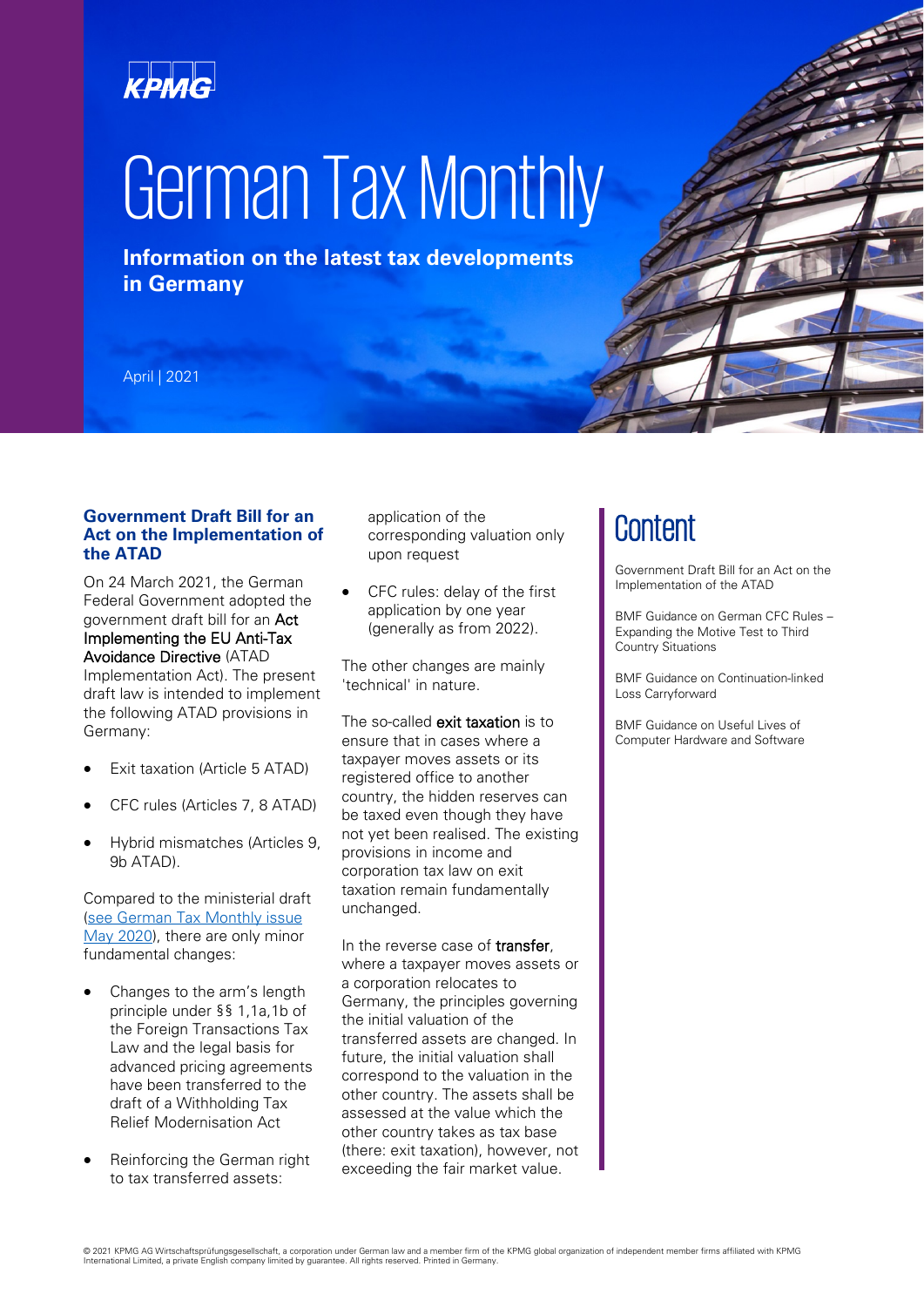

In cases where the German right to tax is "reinforced" (i.e. when the restriction on the German right to tax no longer applies, e.g. transfer of an asset from a foreign permanent establishment to which the tax credit method applies to a domestic permanent establishment), a withdrawal followed by an immediate contribution to the assets shall be assumed. Here also, the valuation abroad, but at most the fair market value, shall be relevant. Any resulting gain on withdrawal shall be taxable by crediting or deducting foreign tax. This provision is designed as an option in the government bill, in that it only applies at the request of the taxpayer. If the taxpayer does not submit an application, no hidden reserves are disclosed domestically (in Germany) if the foreign country applies a higher value than the German book value in its exit taxation. At the same time, however, no additional depreciation potential is generated in Germany.

The government bill does not provide any particular timeframe for applying the new regulations. The new regulations shall enter into force on the day after their promulgation.

The amendments of the CFC rules are essentially unchanged compared to the ministerial draft bill. They shall first be applicable for the assessment or tax collection period for which intermediary income is to be added that accrued in a fiscal year of the intermediary company commencing after 31 December 2021.

The lower house of the German parliament (Bundestag) must pass the draft bill before the end of the legislative period; that means before the constituent meeting of the new Bundestag after the federal elections on 26 September 2021, otherwise the draft bill is subject to discontinuity. The final scheduled meeting week of the Bundestag is set for the week from 21 to 25 June 2021.

# **BMF Guidance on German CFC Rules – Expanding the Motive Test to Third Country Situations**

The German CFC rules are not applicable however if the shareholder can prove that the foreign company engages in an actual economic activity and there is an extensive exchange of information between Germany and the foreign country ("motive test").

The motive test has been restricted to EU/EEA companies thus far. The BMF guidance dated 17 March 2021 now extends the motive test to third-country companies. The background to this is the European Court of Justice (ECJ) ruling of 26 February 2019 (C-135/17), according to which the German CFC rules may unjustifiably restrict the free movement of capital with regard to third-country companies.

Pursuant to the BMF guidance, the following must be substantiated in order to demonstrate a real economic activity:

- Participation in foreign market activity is constant and lasting
- The company is not only equipped appropriately in terms of personnel, but also with respect to material
- Its main economic activity is not provided by third parties
- The participation in the foreign company is not purely an artificial arrangement

There are valid business (i.e. non-tax) reasons for participating in the foreign company

Furthermore, it can be refrained from applying the German CFC rules also in third country situations only when there is an extensive exchange of information between Germany and the third country.

Extending the motive test is applicable to all cases that are not yet final.

## **BMF Guidance on Continuation-linked Loss Carryforward**

The German Federal Ministry of Finance [BMF] issued application guidance on continuation-linked loss carryforward on 18 March 2021.

Transferring shares in a German corporation may result in forfeiture of its unused loss carryforwards under certain circumstances (socalled detrimental change in ownership pursuant to § 8c CIT). The loss carryforwards are retained in the amount of available hidden reserves (so-called hidden reserves clause). In 2018, a regulation on the so-called continuation-linked loss carryforward has been inserted by way of § 8d CIT. Accordingly, forfeiture of loss carryforwards does not occur despite a detrimental change in ownership, if certain conditions are met.

According to § 8d CIT covers all unused loss carryforwards within the meaning of § 8c CIT as well as interest carryforwards (under the thin capitalization rule) of corporations with resident and non-resident tax status. § 8d CIT and, therefore, the principles of the above-mentioned BMF guidance apply accordingly to trade tax deficits of corporations.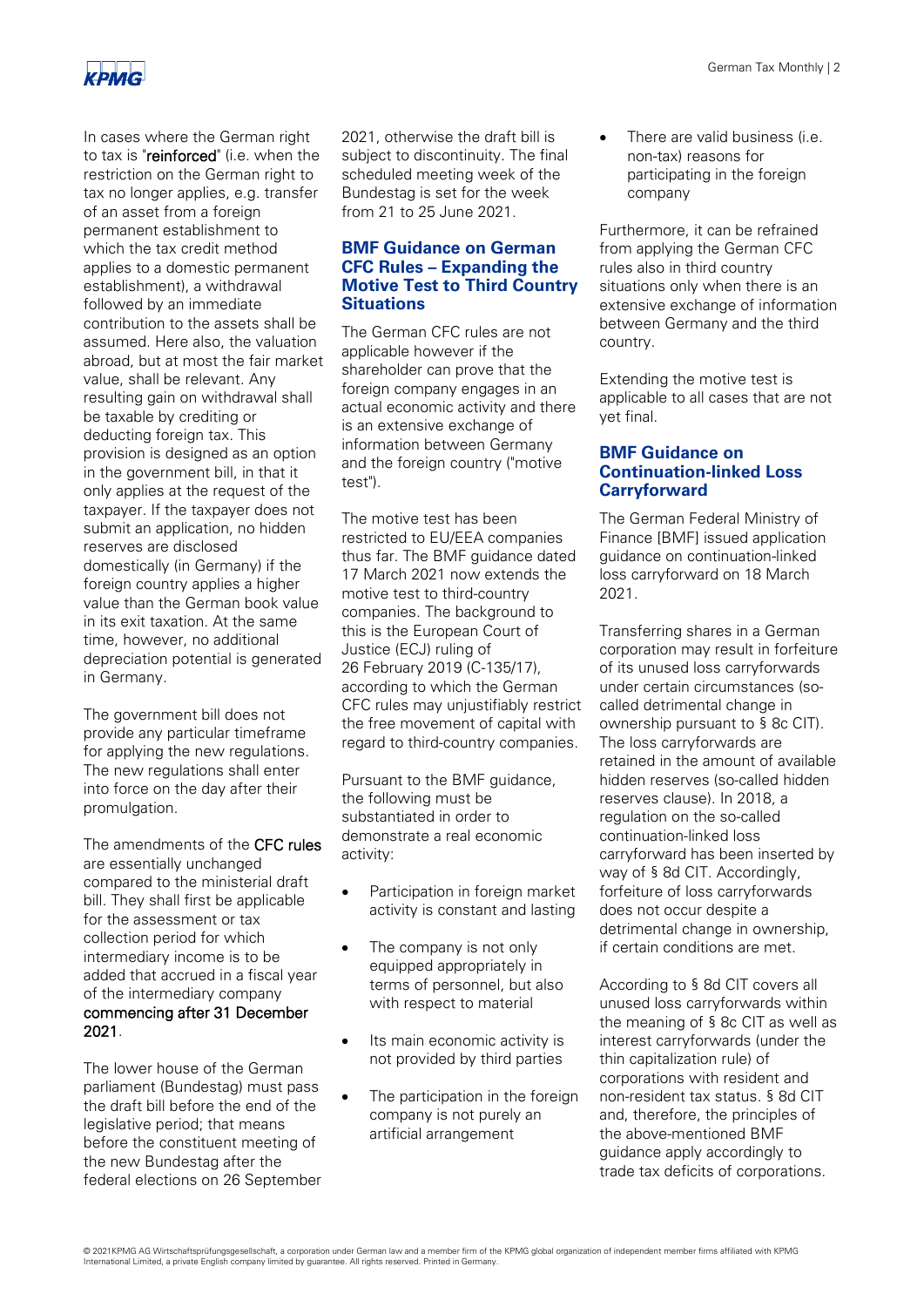

With regard to application of the hidden reserves clause or § 8d CIT, there is a right to choose according to the BMF guidance, but the two exceptions cannot be combined. If the hidden reserves are insufficient to fully retain the existing loss carryforwards, the remaining losses at risk of nondeductibility cannot therefore be carried forward in addition by means of an application pursuant to § 8d CIT.

The key requirement for using § 8d CIT is "the same business operations": the corporation must maintain exclusively the same business operations for a certain period of time before the detrimental change in ownership occurs, continue these business operations also after the change in ownership, and a detrimental event must not lead to a change in business operations.

With regard to the requirement "maintaining the same business operations", the BMF guidance takes an activities-based approach (segmentation). Accordingly, a corporation has several business operations if it pursues several independent activities. Whether there are several independent activities depends on whether the respective activities are distinct based on qualitative criteria (products/services on offer, customers/suppliers, staff qualification). If there are several business operations, § 8d CIT does not apply. The BMF guidance contains two exceptions with regard to the activities-based approach:

Exception in the event of operation as a single business operation: if the independent activities are mutually dependent or mutually support each other as principal and ancillary activity and create significant synergistic effects.

# • Additional other practised

activity: non-detrimental if the net revenue does not exceed 3% of the total net revenue of the loss-making operation and the amount of EUR 24,500 in the assessment period.

The guidance also contains statements regarding detrimental events and legal implications. § 8d CIT is effective for detrimental change in ownership after 31 December 2015, if business operations were neither discontinued nor suspended prior to 1 January 2016. This also applies to non-calendar financial years ending in 2016. Application is possible regardless of earlier discontinuation or suspension of the business activities if the losses were incurred after 31 December 2015.

# **BMF Guidance on Useful Lives of Computer Hardware and Software**

The German Federal Ministry of Finance [BMF] issued a guidance on the useful lives of computer hardware and software in its guidance dated 26 February 2021. **One year** can be applied as the useful live with a view to the "rapid technical progress" in the area of digitalisation. Thus, the BMF makes it possible to immediately write off certain "digital" assets.

The tax authorities adjust the useful lives of computer hardware and software, which are to be used for tax depreciation and amortisation, in line with the "changed actual circumstances". The tax authorities will assume in the future a useful life of one year for the assets referred to in more detail in the BMF guidance. According to the BMF guidance dated 18 November 2005, the useful lives for computers and similar equipment thus far – based on the tax depreciation table –

were three years for general fixed assets and five years for business software systems (ERP software). It is therefore possible to immediately write off computer hardware and software in the year of acquisition or production.

The term "computer hardware" includes, among other elements, computers, desktop computers, notebook computers (including tablets, slate computers, mobile thin clients), mobile workstations and peripheral devices.

The assets are defined individually in the BMF guidance. In this regard, the BMF draws on the definitions in Regulation (EU) No 617/2013 dated 26 June 2013 with regard to "ecodesign requirements for computers and computer servers". According to the BMF guidance, the hardware products specified under items 1 to 7 are only recognised under the condition that information is to be provided by manufacturers pursuant to Annex II of the abovementioned EU Regulation, according to which the product type is to be provided in the technical documentation ("ecodesign requirements" for computers). Listing computer hardware according to items 1 to 7 is therefore final.

"Peripherals" are subdivided into input devices (e.g. keyboard, mouse, scanner, digital camera, microphone, headset), external storage (e.g. hard disk; DVD/CD drive, USB stick) and output